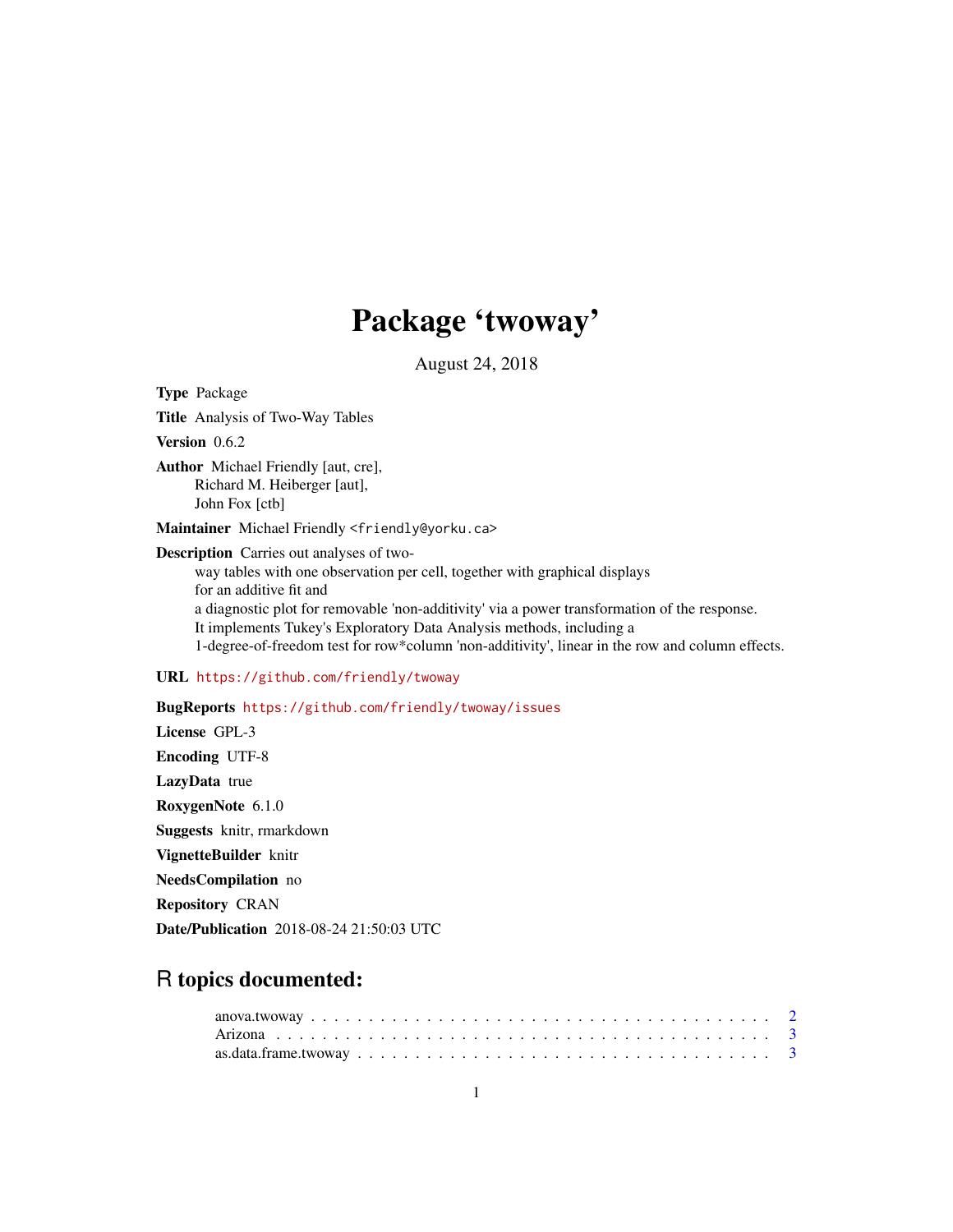# <span id="page-1-0"></span>2 anova.twoway

|        | $\overline{5}$ |
|--------|----------------|
| hstart | $\sqrt{5}$     |
|        | 6              |
|        | $\overline{7}$ |
|        | - 8            |
|        |                |
|        |                |
|        |                |
|        |                |
|        |                |
|        |                |
|        |                |
|        |                |
|        |                |
|        |                |

#### **Index** 2008 **[18](#page-17-0)**

anova.twoway *ANOVA summary for a two-way table, including Tukey Additivity Test*

# Description

Test for a 1-df interaction in two-way ANOVA table by the Tukey test.

# Usage

## S3 method for class 'twoway' anova(object, ...)

# Arguments

| object   | a class ("twoway") object                      |
|----------|------------------------------------------------|
| $\cdots$ | other arguments passed down, but not used here |

# Details

At present, this function simply gives the results of the ANOVAs for the additive model, the model including the 1 df term for non-additivity, and an anova() comparison of the two. The analysis is based on row and column means.

# Author(s)

Michael Friendly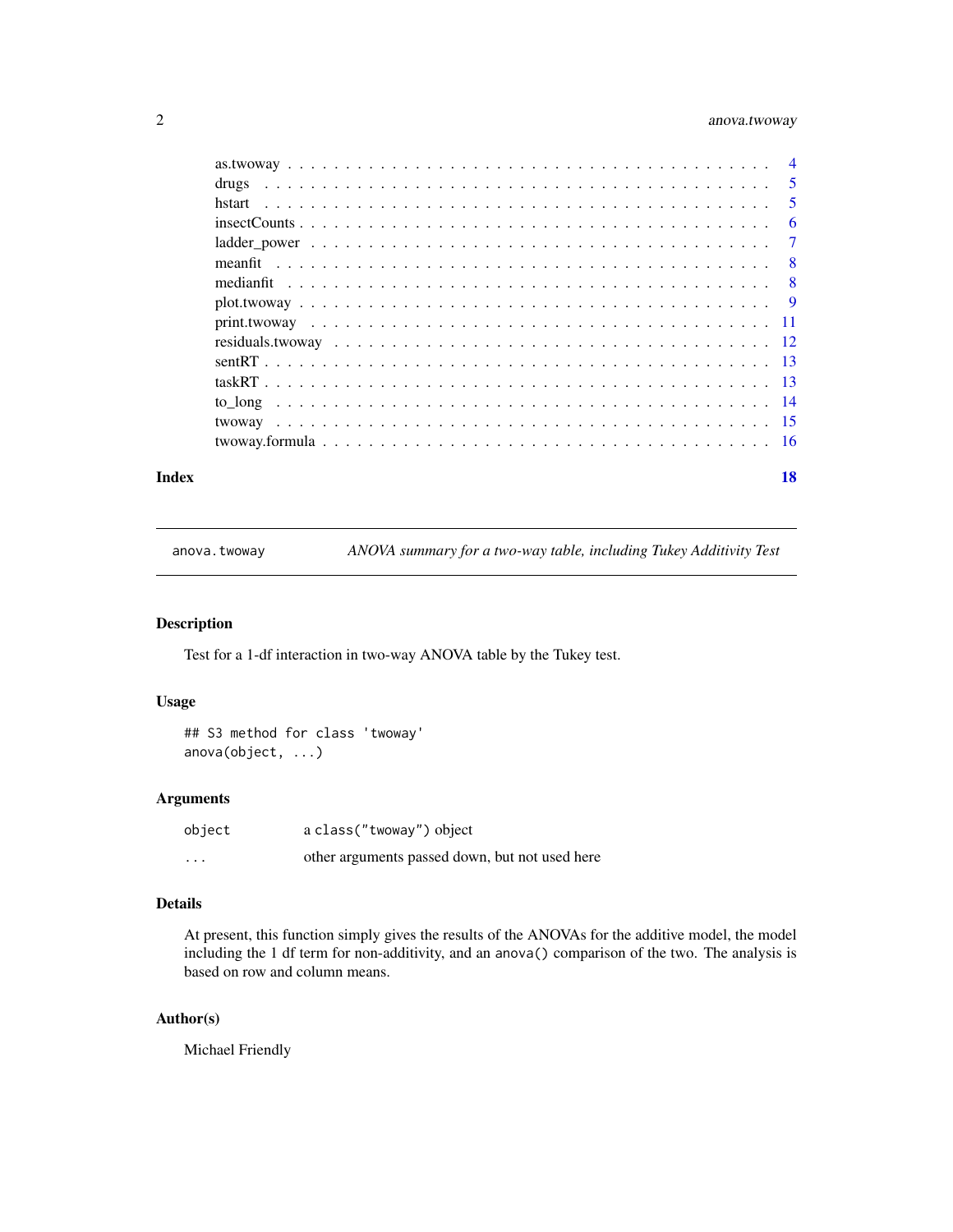#### <span id="page-2-0"></span>Arizona 3

#### Examples

```
data(sentRT)
sent.2way <- twoway(sentRT)
anova(sent.2way)
```
Arizona *Mean monthly temperatures in Arizona*

# Description

This is the data set used by Tukey (1977) for the initial examples of twoway tables

# Format

a matrix of 7 rows (Month) and 3 columns (City) where the value is mean monthly temperature in degrees F. The matrix has a responseName attribute, "Temperature"

#### References

Tukey, J. W. (1977). *Exploratory Data Analysis*, Reading MA: Addison-Wesley. Exhibit 1 of chapter 10, p. 333

#### Examples

data(Arizona) (AR.2way <-twoway(Arizona, method="median"))

## plot(AR.2way)

as.data.frame.twoway *Convert a twoway object to a data frame This function converts a* "twoway" *object to a* data.frame

# Description

The rows and columns of the data table are strung out in standard R order in a vector, joined with row and column labels. Additional columns are added, representing the calculated values used in the two-way display.

#### Usage

```
## S3 method for class 'twoway'
as.data.frame(x, ...)
```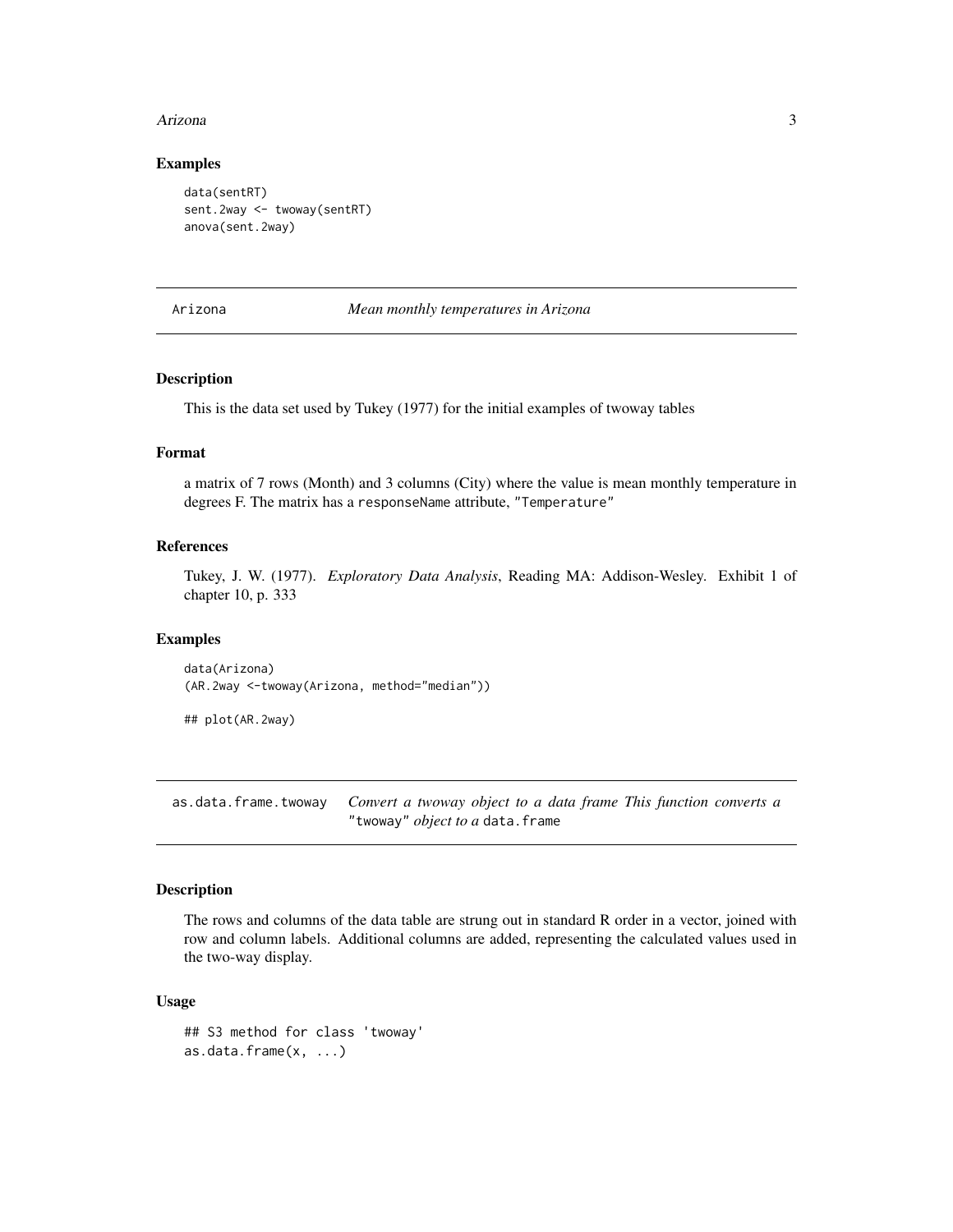<span id="page-3-0"></span>4 as.twoway

#### Arguments

|   | a "twoway" object                  |
|---|------------------------------------|
| . | other arguments, presently ignored |

# Value

a data.frame with  $r \times c$  rows corresponding to the input data table, and the following columns

row row labels col column labels data the data value in the cell fit the fitted value. roweff the row effect coleff the column effect nonadd the 1 df for non-additivity value

# Examples

```
data(sentRT)
sent.2way <- twoway(sentRT)
as.data.frame(sent.2way)
```
as.twoway *Create an initial twoway object representing the data before fitting*

# Description

Create an initial twoway object representing the data before fitting Method for matrix input

#### Usage

```
as.twoway(x, \ldots)## S3 method for class 'matrix'
as.twoway(x, ..., name = deparse(substitute(x)),
  responsibleName = name, varNames = names(dimnames(x)))
```

| $\mathsf{x}$ | a numeric matrix or numeric data frame with rownames |
|--------------|------------------------------------------------------|
| $\cdots$     | other arguments, unused here                         |
| name         | Name of the data matrix                              |
| responseName | Name of the response variable                        |
| varNames     | Names of the row and column variables                |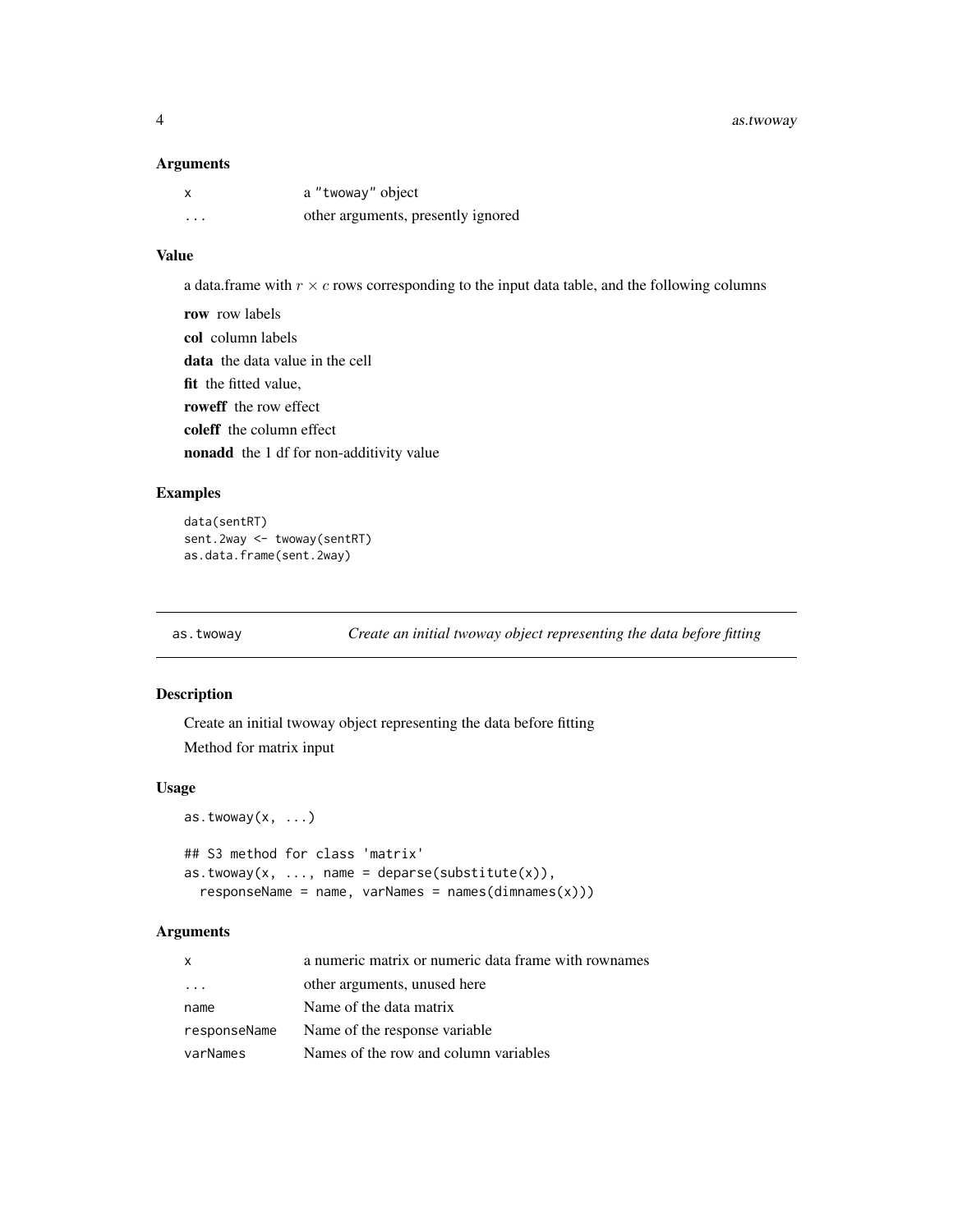#### <span id="page-4-0"></span>drugs that the contract of the contract of the contract of the contract of the contract of the contract of the contract of the contract of the contract of the contract of the contract of the contract of the contract of the

# Value

An object of class c("twoway") with all effects(roweff, coleff, overall) set to zero, and method="Initial"

#### Author(s)

Richard M. Heiberger Richard M. Heiberger

#### Examples

data(taskRT) as.twoway(taskRT)

drugs *Scores for 5 subjects after being given each of 4 drugs*

#### Description

The original source is Winer (1971), p. 268. This was used as an example in Friendly (1991).

#### References

Friendly, M. (1991). *SAS System for Statistical Graphics* Cary, NC: SAS Institute, Output 7.28

# Examples

data(drugs) twoway(drugs)

hstart *Number of U.S. housing starts by month for the years 1965 – 1973*

# Description

Number of U.S. housing starts by month for the years 1965 – 1973

# Format

a 9 x 12 matrix, where the entries are the number of housing starts, in thousands

# References

Becker, Chambers & Wilks (1988), *The New S Language*, Brooks Cole. Friendly, M. (1991). *SAS System for Statistical Graphics* Cary, NC: SAS Institute, p.380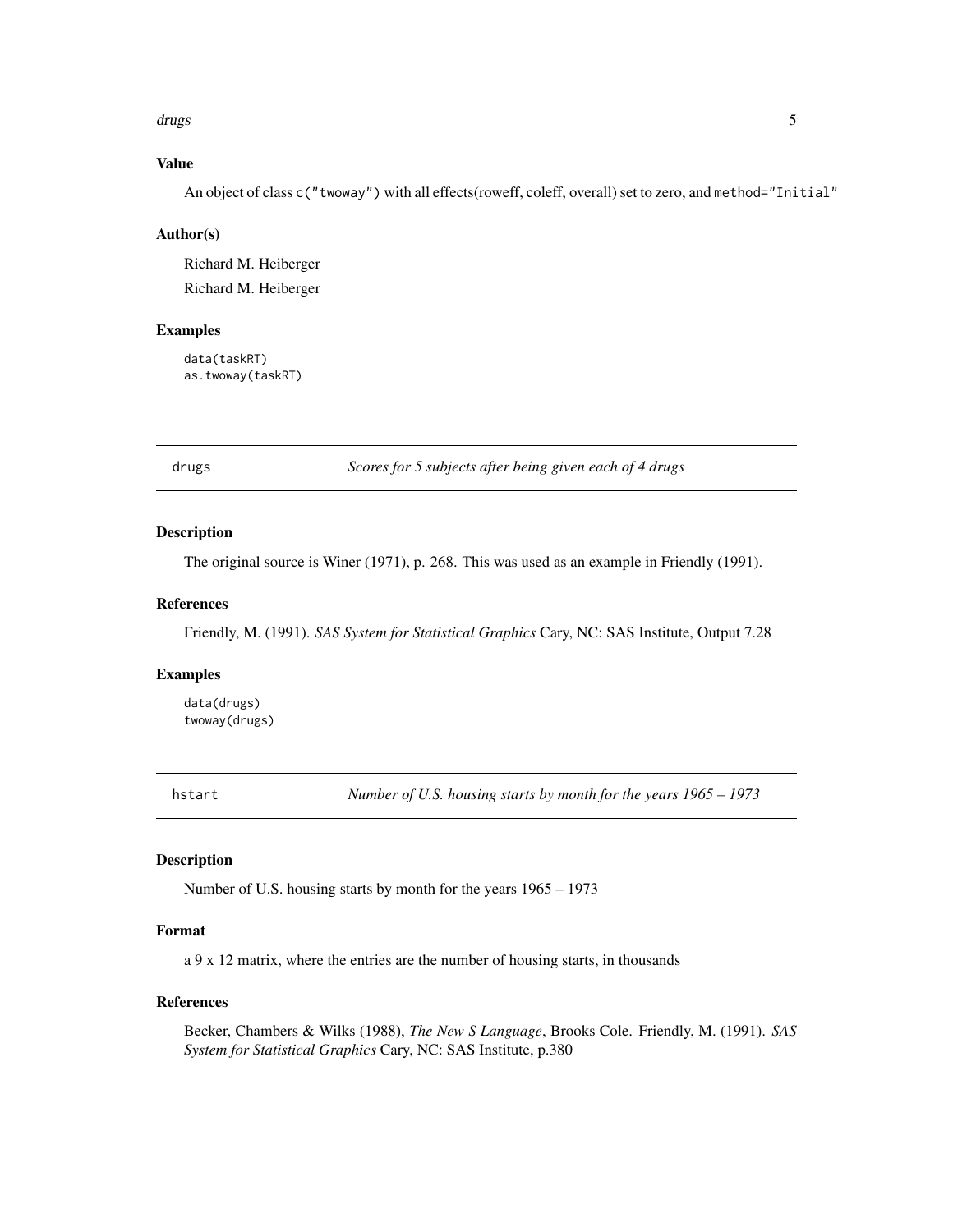#### Examples

```
hstart.2way <- twoway(hstart, method="mean")
plot(hstart.2way)
```

|  | insectCounts |  |
|--|--------------|--|
|  |              |  |
|  |              |  |
|  |              |  |

Counts of an insect for the combinations of 4 treatments and 6 areas *of a field*

#### Description

Counts of numbers of an insect, *Leptinotarsa decemlineata* (the Colorado potato beetle), each of which is the sum for two plots treated alike, for all combinations of 4 treatments and 6 areas of the field chosen to be relatively homogeneous.

#### Format

a 4 x 6 matrix, where the rows are treatments and the columns are areas of a field.

# Details

These data are used in Tukey (1977) Exhibit 1 of Ch 11 and throughout the chapter as examples of median polish. Because the data are counts, either a sqrt or log transformation would be reasonable.

# References

Tukey, J. W. (1977). *Exploratory Data Analysis*, Reading MA: Addison-Wesley. Exhibit 1 of chapter 111

```
insect.2way <- twoway(insectCounts, method="median")
print(insect.2way, digits=2)
```

```
plot(insect.2way)
plot(insect.2way, which="diagnose")
```

```
# try sqrt transformation
insect.sqrt <- twoway(sqrt(insectCounts), method="median")
print(insect.sqrt, digits=2)
```

```
plot(insect.sqrt)
plot(insect.sqrt, which="diagnose")
```
<span id="page-5-0"></span>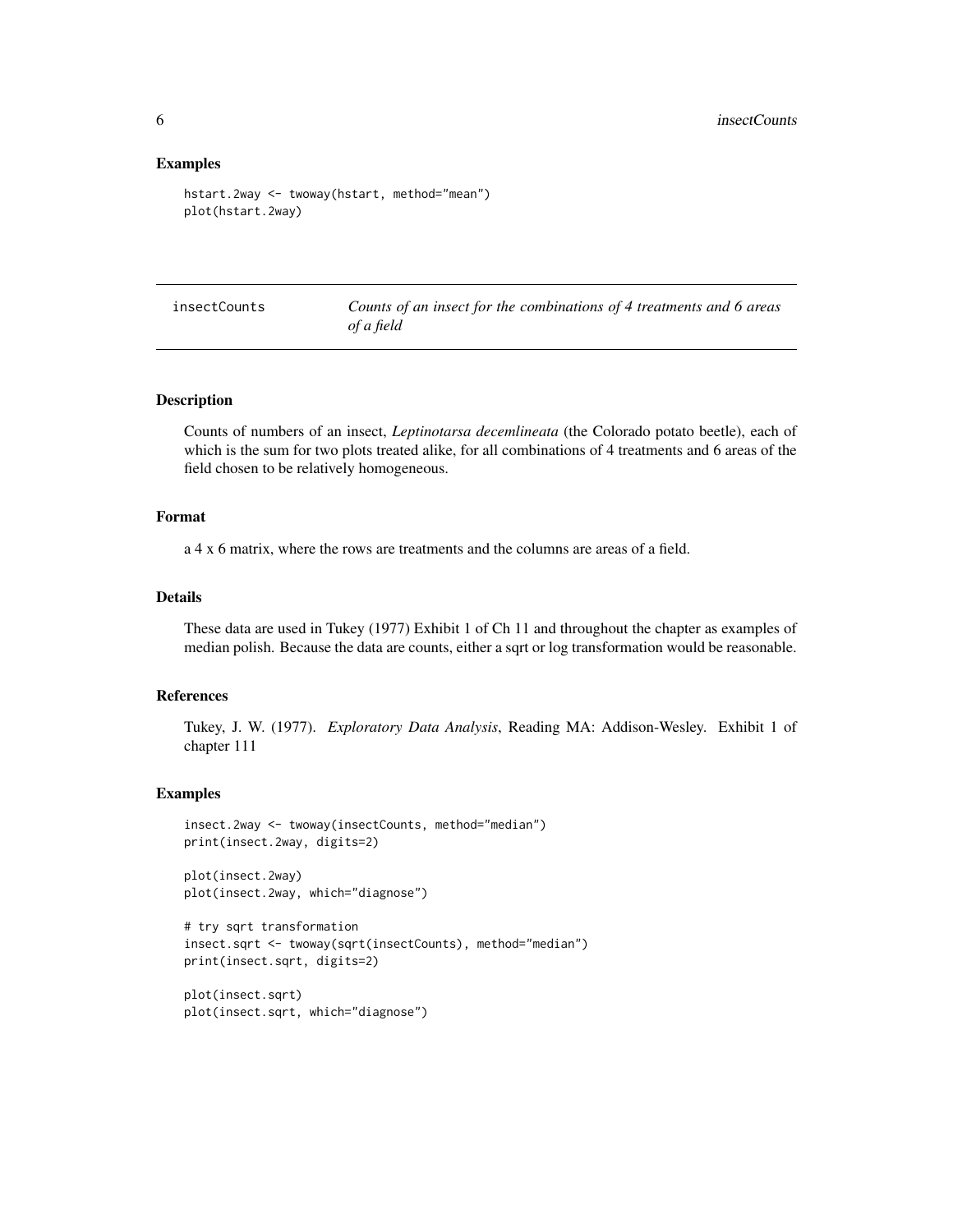<span id="page-6-0"></span>

The input power value is rounded to the nearest integer or fractional powers,  $\pm 1/3$ ,  $1/2$ . The function is presently designed just for display purposes.

#### Usage

ladder\_power(p)

# Arguments

p A numeric power, for use as a transformation of a response, y, of the form  $y^p$ , where  $p=0$  is interpreted to mean  $log(y)$ 

#### Details

In use, the transformation via the ladder of powers usually attaches a minus sign to the transformation when the power  $\leq \theta$ , so that the order of the response values are preserved under the transformation. Thus, a result of power = -0.5 is interpreted to mean  $-1/\sqrt{y}$ .

#### Value

a named list of two elements: power, the ladder-of-power value, and name, the name for the transformation

# References

Tukey, J. W. (1977). *Exploratory Data Analysis*, Reading MA: Addison-Wesley.

```
ladder_power(0.6)
ladder_power(-0.6)
```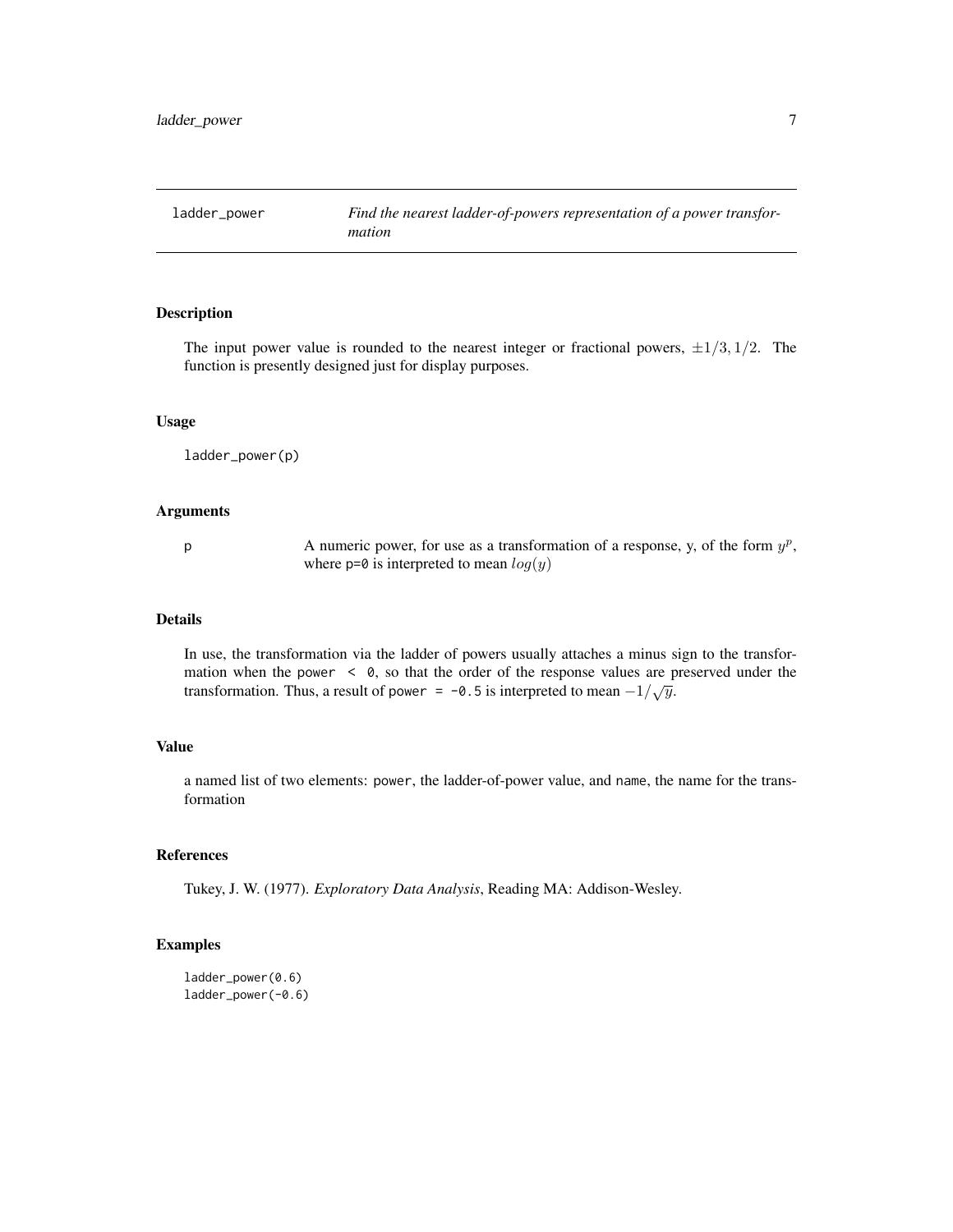<span id="page-7-2"></span><span id="page-7-0"></span>

Fit a two-way table using row and column means

#### Usage

meanfit(x, ...)

# Arguments

| $\boldsymbol{\mathsf{x}}$ | a numeric matrix or data frame |
|---------------------------|--------------------------------|
| .                         | other arguments passed down    |

# Value

An object of class c("twoway") with the following named components:

overall the fitted constant term. roweff the fitted row effects. coleff the fitted column effects. residuals the residuals. name the name of the dataset. rownames the names for the rows colnames the names for the columns method "median"

<span id="page-7-1"></span>medianfit *Fit a two-way table using median polish*

# Description

Fit a two-way table using median polish

#### Usage

medianfit(x, trace.iter = FALSE, ...)

|            | a numeric matrix or data frame                                        |
|------------|-----------------------------------------------------------------------|
| trace.iter | whether to give verbose output of iteration history in median polish. |
| $\cdots$   | other arguments passed down                                           |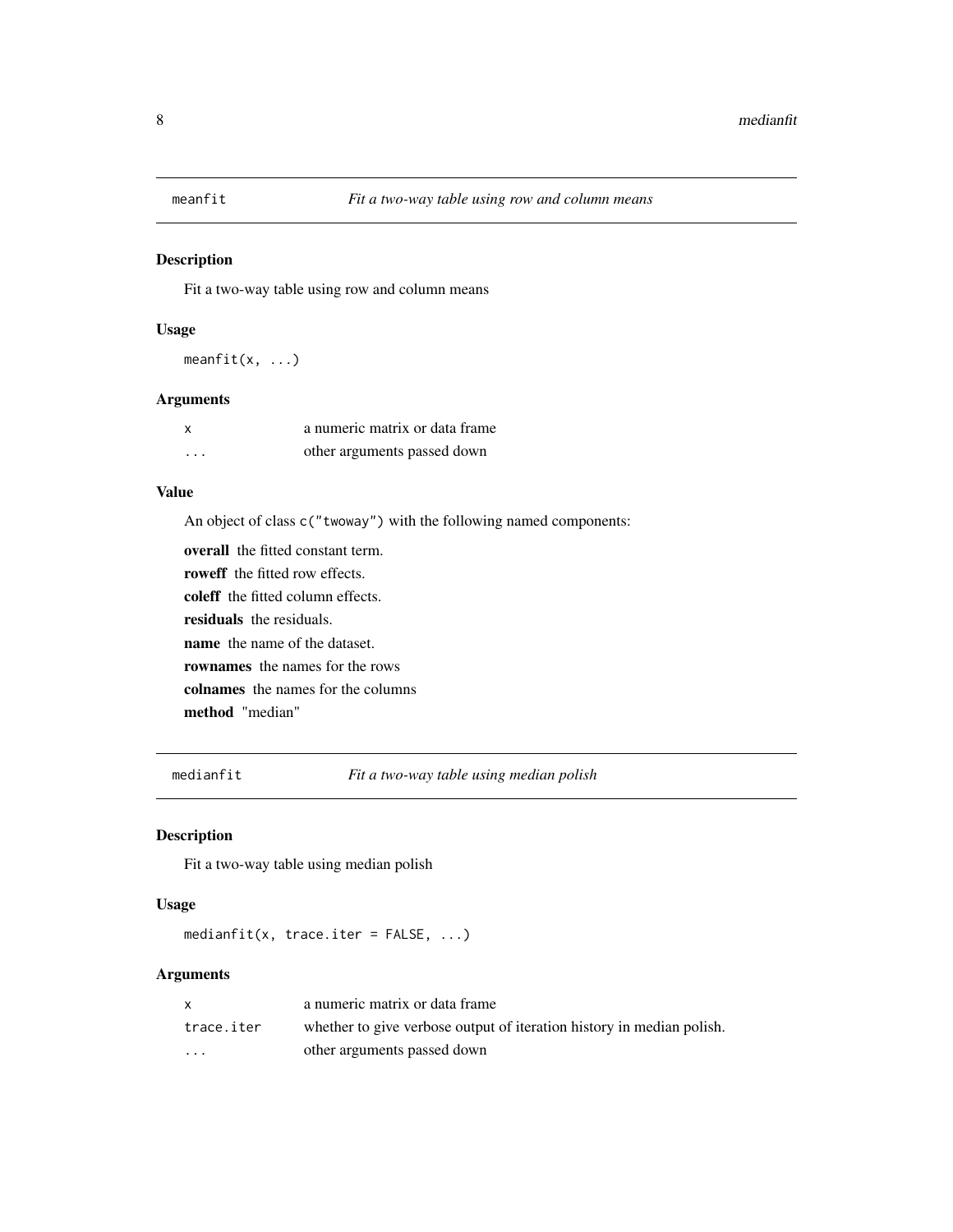# <span id="page-8-0"></span>plot.twoway 9

# Value

An object of class c("twoway", "medpolish") with the following named components:

overall the fitted constant term. roweff the fitted row effects. coleff the fitted column effects. residuals the residuals. name the name of the dataset. rownames the names for the rows colnames the names for the columns method "median"

plot.twoway *Plot methods for two-way tables*

# Description

Plots either the fitted values and residuals under additivity or a diagnostic plot for removable nonadditivity by a power transformation

#### Usage

```
## S3 method for class 'twoway'
plot(x, which = c("fit", "diagnose"), ...)## S3 method for class 'twoway.fit'
plot(x, main = paste0("Tukey two-way fit plot for ",x$name, " (method: ", x$method, ")"), xlab = expression(hat(mu) *
  " + Column Effect - Row Effect"), ylab = expression("Fit = " * hat(mu)
 * " + Column Effect + Row Effect"), rfactor = 1, rcolor = c("blue",
  "red"), 1wd = 3, ylim = NULL, ...
```

```
## S3 method for class 'twoway.diagnose'
plot(x, annotate = TRUE, jitter = FALSE,
  smooth = FALSE, pch = 16, ...)
```

| x        | a class ("twoway") object       |
|----------|---------------------------------|
| which    | one of "fit" or "diagnose"      |
| $\cdots$ | other arguments, passed to plot |
| main     | plot title                      |
| xlab     | X axis label                    |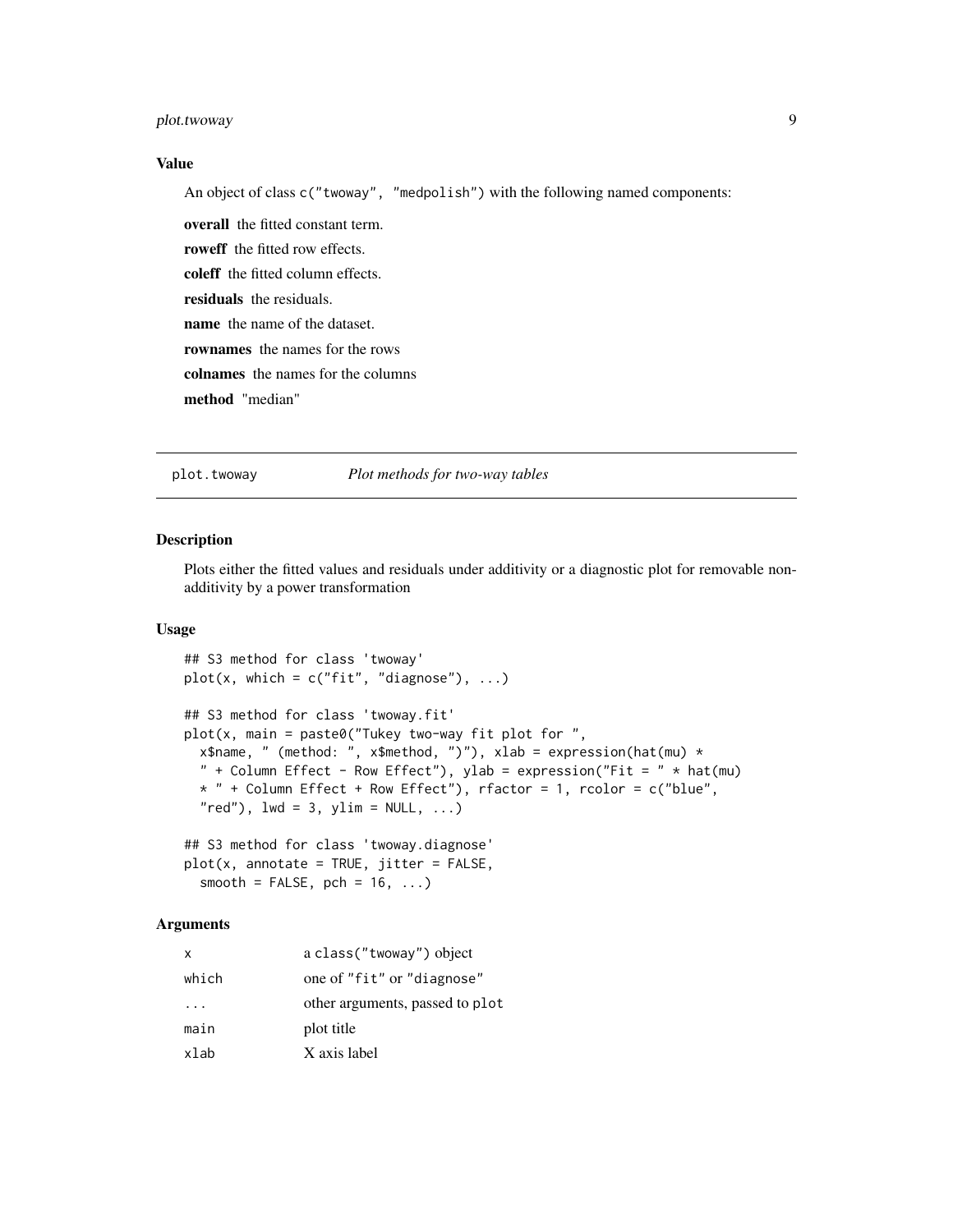<span id="page-9-0"></span>

| ylab     | Y axis label                                                                                      |
|----------|---------------------------------------------------------------------------------------------------|
| rfactor  | $draw lines for abs(residuals) > rfactor*sqrt(MSPE)$                                              |
| rcolor   | a vector of length 2 giving the color of lines for positive and negative residuals                |
| lwd      | line width for residual lines in the fit plot                                                     |
| ylim     | Y axis limits                                                                                     |
| annotate | A logical value; if TRUE, the slope and power are displayed in the diagnostic plot                |
| jitter   | A logical value; if TRUE, the comparison values in the plot are jittered to avoid<br>overplotting |
| smooth   | A logical value; if TRUE, a smoothed logic curve is added to the plot                             |
| pch      | Plot character for point symbols in the diagnostic plot                                           |

#### Details

For the which="fit" plot, the basic result comes from a plot of the row effects against the column fitted values, which appears as a rectangular grid in these coordinates. Rotating this 45 degrees counterclockwise give a plot in which the vertical coordinate is the fitted value for the two-way table, and the horizontal coordinate is the column fit minus the row effect. The spacing of the grid lines for the rows and columns of the table show the relative magnitudes of the row/column means or medians.

For the which="diagnose" plot, the interaction residuals from an additive model,  $y_{ij} = \mu + \alpha_i + \beta_j$ , are plotted against the estimated components  $\alpha_i\beta_j/\mu$ . If this plot shows a substantially non-zero slope, b, this analysis suggests that a power transformation,  $y \to y(1-b)$  might reduce the apparent interaction effects.

For both plots, if you want to directly compare the result of method="mean" and method="median", it is essential to set the same xlim and ylim axes in the call.

#### Value

The diagnostic plot invisibly returns a list with elements c("slope", "power")

```
data(taskRT)
tw <- twoway(taskRT)
tw
twmed <- twoway(taskRT, method="median")
twmed
plot(tw, xlim=c(2,7), ylim=c(2,7)) ## use the same xlim and ylim, for comparison
plot(twmed, xlim=c(2,7), ylim=c(2,7))
plot(tw, which="diagnose", xlim=c(-.19, .19), ylim=c(-.5, .55))
plot(twmed, which="diagnose", xlim=c(-.19, .19), ylim=c(-.5, .55))
data(insectCounts)
twi <- twoway(insectCounts)
twimed <- twoway(insectCounts, method="median")
```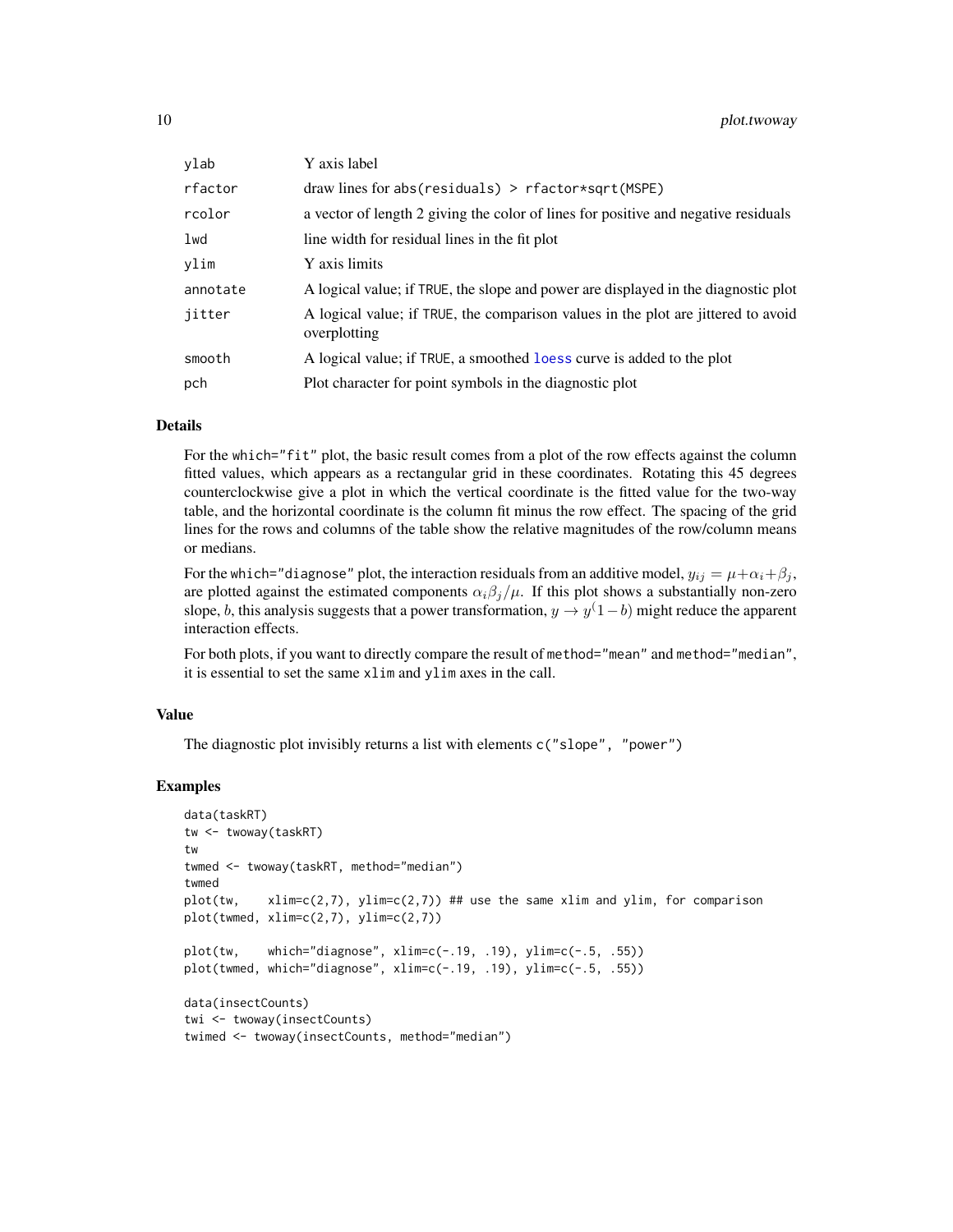# <span id="page-10-0"></span>print.twoway 11

```
plot(twi, xlim=c(-250, 700), ylim=c(-180, 900))
plot(twimed, xlim=c(-250, 700), ylim=c(-180, 900))
plot(twi, which="diagnose", xlim=c(-160, 170), ylim=c(-200, 400)) ## power = .1
plot(twimed, which="diagnose", xlim=c(-160, 170), ylim=c(-200, 400)) ## power = .3
```
print.twoway *Print method for two-way tables*

#### Description

Print method for two-way tables

# Usage

```
## S3 method for class 'twoway'
print(x, \text{ digits} = getOption("digits"), border = 2,zapsmall = TRUE, ...)
```
# Arguments

| $\mathsf{x}$ | a numeric matrix                                                                                                                                                                                                                                                                                                  |
|--------------|-------------------------------------------------------------------------------------------------------------------------------------------------------------------------------------------------------------------------------------------------------------------------------------------------------------------|
| digits       | number of digits to print                                                                                                                                                                                                                                                                                         |
| border       | if 0, the components "twoway" object ("overall", "roweff", "coleff", "residuals")<br>are printed separately; if 1, the row, column and overall effects are joined to the<br>residuals in a single table. if 2, row, column, overall and residuals are joined,<br>and decorated with horizontal and vertical rules |
| $z$ apsmall  | a logical value; if TRUE small residuals are printed as 0.                                                                                                                                                                                                                                                        |
| $\ddotsc$    | other arguments passed down                                                                                                                                                                                                                                                                                       |
|              |                                                                                                                                                                                                                                                                                                                   |

# Author(s)

Michael Friendly, Richard Heiberger

# Examples

```
data(taskRT)
task.2way <- twoway(taskRT)
print(task.2way)
print(task.2way, border=0)
data(sentRT)
sent.2way <- twoway(sentRT)
```
print(sent.2way) print(sent.2way, border=1)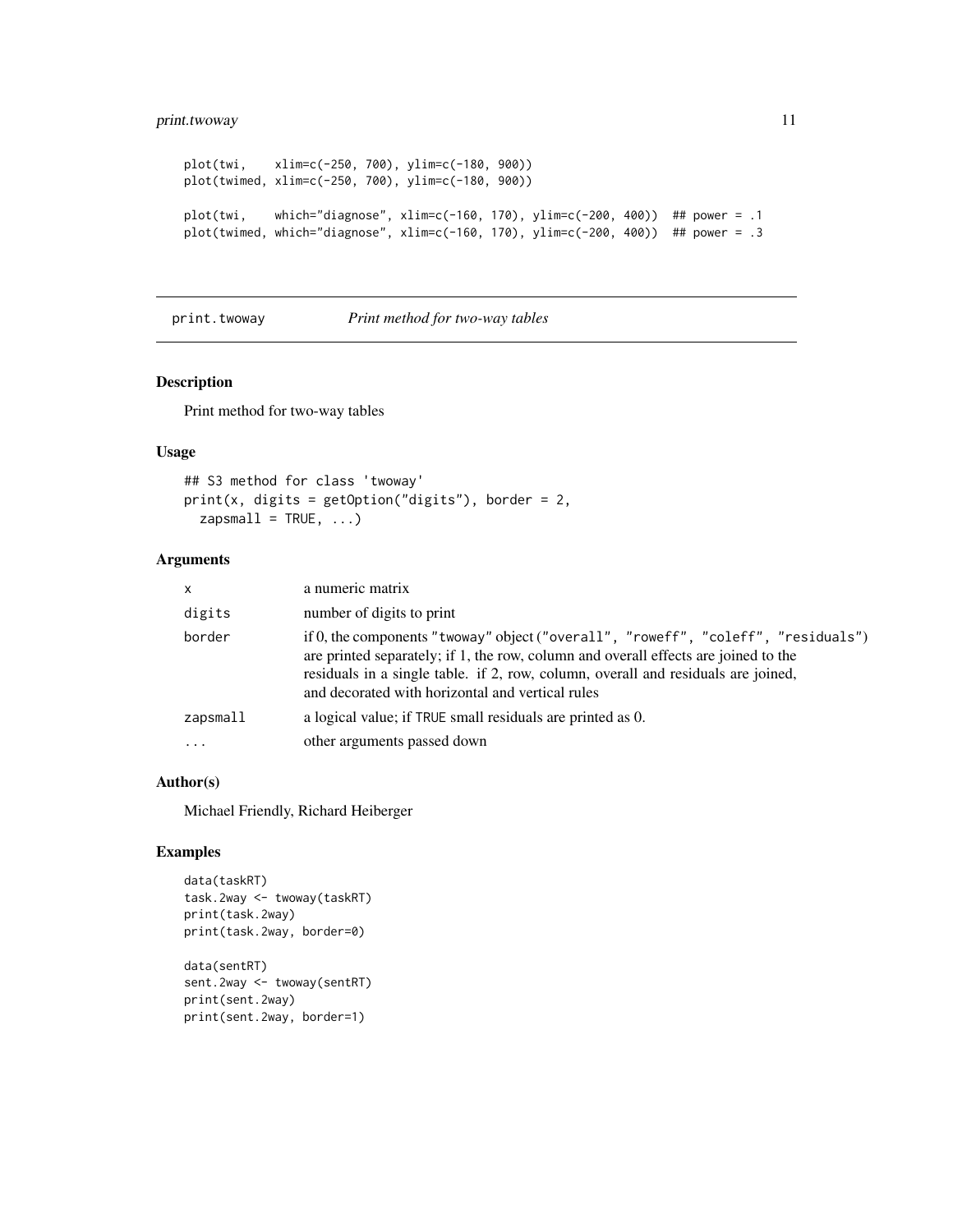<span id="page-11-0"></span>

Extract residuals from a twoway object

Extract fitted values from a twoway object

# Usage

```
## S3 method for class 'twoway'
residuals(object, nonadd = FALSE, ...)
```

```
## S3 method for class 'twoway'
fitted(object, nonadd = FALSE, ...)
```
# Arguments

| object    | A class="twoway" object                                                                               |
|-----------|-------------------------------------------------------------------------------------------------------|
| nonadd    | If TRUE, the 1 degree of freedom term for non-additivity is subtracted from the<br>additive residuals |
| $\ddotsc$ | other arguments (unused)                                                                              |

# Value

A numeric matrix of residuals corresponding to the data supplied to twoway

A numeric matrix of fitted values corresponding to the data supplied to twoway

```
data(taskRT)
task.2way <- twoway(taskRT)
residuals(task.2way)
residuals(task.2way, nonadd=TRUE)
sum(residuals(task.2way)^2) # SSE for additive model
sum(residuals(task.2way, nonadd=TRUE)^2) # SSPE, non-additive model
data(taskRT)
task.2way <- twoway(taskRT)
fitted(task.2way)
fitted(task.2way, nonadd=TRUE)
```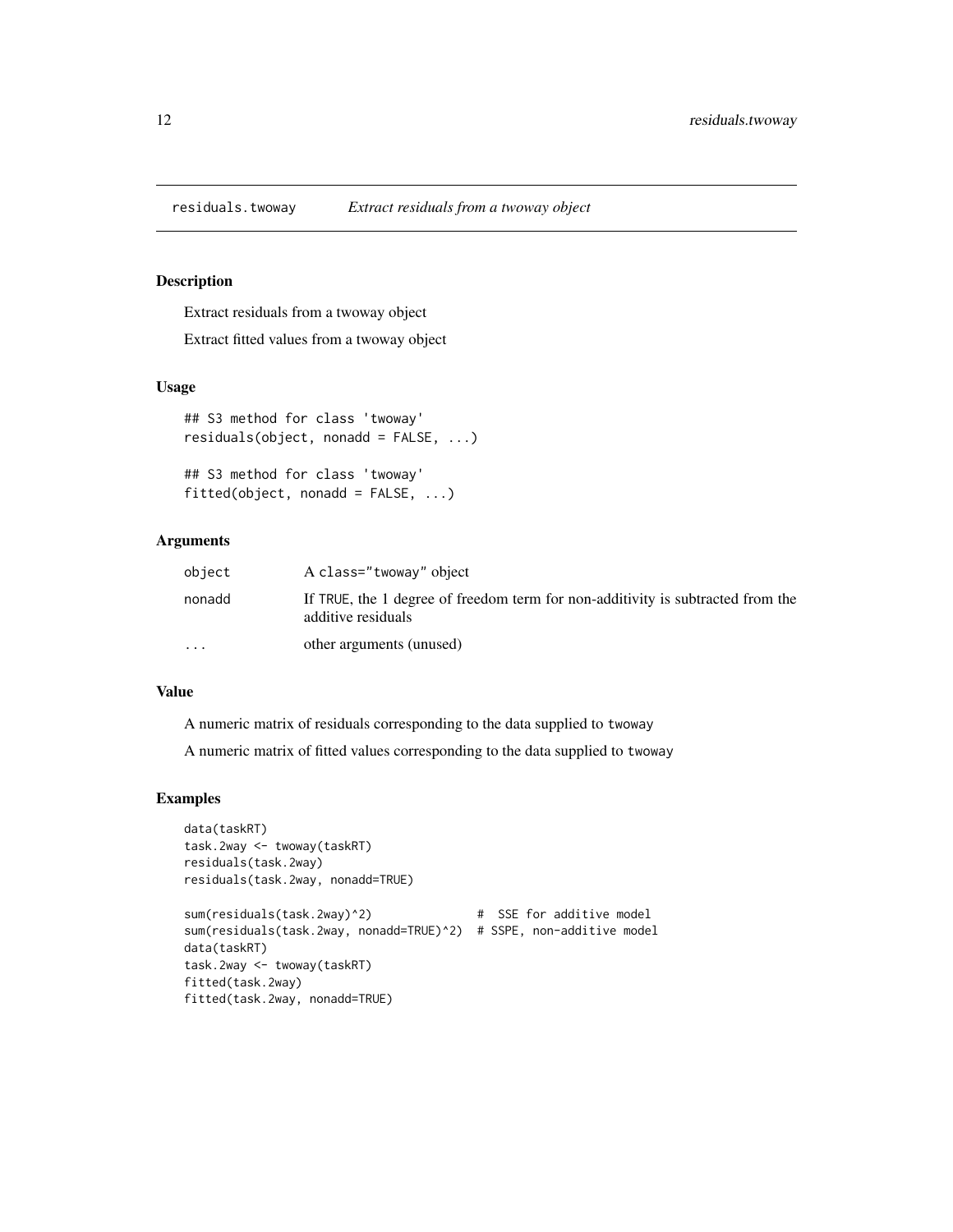<span id="page-12-0"></span>

A demonstration 3 x 3 two-way table composed of reaction times for three subjects making T/F judgments on three types of sentences

# References

Friendly, M. (1991). *SAS System for Statistical Graphics* Cary, NC: SAS Institute, Table 7.2

# Examples

data(sentRT) twoway(sentRT)

taskRT *Data on reaction times for various tasks and topics*

# Description

A demonstration 3 x 4 two-way table composed of reaction times for tasks varying in difficulty, with content on different topics.

#### Format

A matrix of 3 rows and 4 columns, where the rows are the task difficulty levels and the columns are the the topics. The cell values are average reaction times (in sec.). The matrix has a responseName attribute, "RT"

```
data(taskRT)
twoway(taskRT)
twoway(taskRT, method="median")
```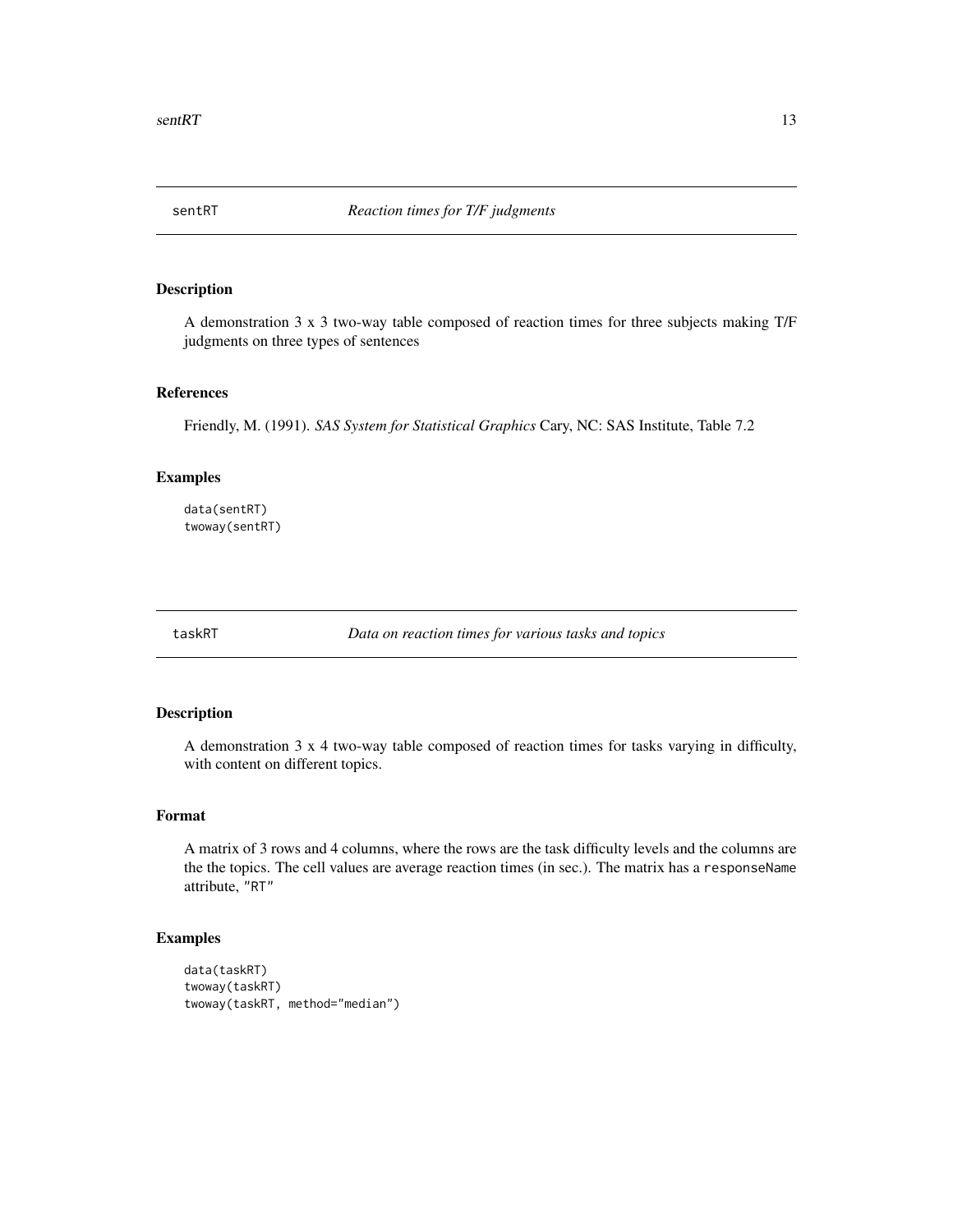<span id="page-13-0"></span>Reshape a data.frame or matrix to a long data.frame Reshape a data.frame or matrix to a wide data.frame

# Usage

```
to_long(wide, rowname = NULL, colname = NULL,
  responseName = deparse(substitute(wide)), varNames = c("Row", "Col"))
```
 $to_wide(long, row = 1, col = 2, response = 3)$ 

# Arguments

| wide         | A data.frame or matrix in wide form                                                                                                                                                               |
|--------------|---------------------------------------------------------------------------------------------------------------------------------------------------------------------------------------------------|
| rowname      | Name for the row variable.                                                                                                                                                                        |
| colname      | Name for the column variable                                                                                                                                                                      |
| responseName | Name for the response variable. If wide is a matrix with an attribute that begins<br>with "response", that value is taken as the responseName. Otherwise, the name<br>of the wide object is used. |
| varNames     | Default names for the row and column variables if not passed as rowname or<br>colname                                                                                                             |
| long         | A data.frame in long form                                                                                                                                                                         |
| row          | Column index or quoted name of the row variable                                                                                                                                                   |
| col          | Column index or quoted name of the column variable                                                                                                                                                |
| response     | Column index or quoted name of the response variable                                                                                                                                              |

# Value

A data.frame in long format

# Author(s)

Michael Friendly and Richard M. Heiberger Michael Friendly and Richard M. Heiberger

```
Arizona.long <- to_long(Arizona, varNames=c("Month", "City"))
Arizona.long
Arizona.long <- to_long(Arizona, varNames=c("Month", "City"))
# back the other way
to_wide(Arizona.long)
```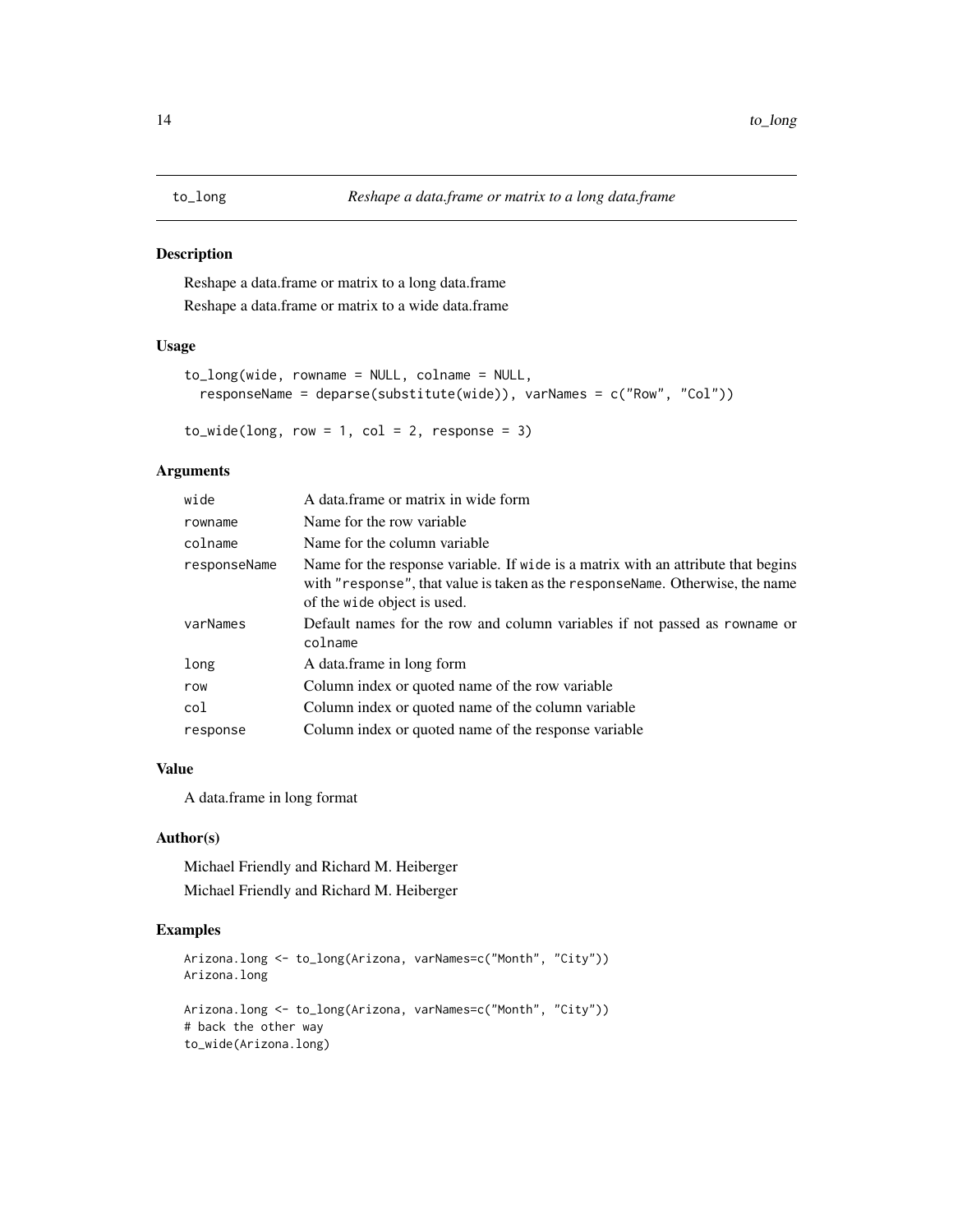<span id="page-14-0"></span>

twoway $(x, \ldots)$ 

Fits an additive model using either row and column means or Tukey's median polish procedure

#### Usage

```
## Default S3 method:
twoway(x, method = c("mean", "median"), ...,name = deparse(substitute(x)), responseName = attr(x, "response"),varNames = names(dimnames(x)))
```
#### Arguments

| x            | a numeric matrix or data frame.        |
|--------------|----------------------------------------|
|              | other arguments passed down            |
| method       | one of "mean" or "median"              |
| name         | name for the input dataset             |
| responseName | name for the response variable.        |
| varNames     | names for the Row and Column variables |

## Details

The rownames(x) are used as the levels of the row factor and the colnames(x) are the levels of the column factor. For a numeric matrix, the function uses the names (dimnames(x)) as the names of these variables, and, if present, a responseName attribute as the name for the response variable.

#### Value

An object of class c("twoway") with the following named components:

overall the fitted constant term. roweff the fitted row effects.

coleff the fitted column effects.

residuals the residuals.

name the name of the dataset.

rownames the names for the rows

colnames the names for the columns

method the fitting method

varNames the names of the row and column variables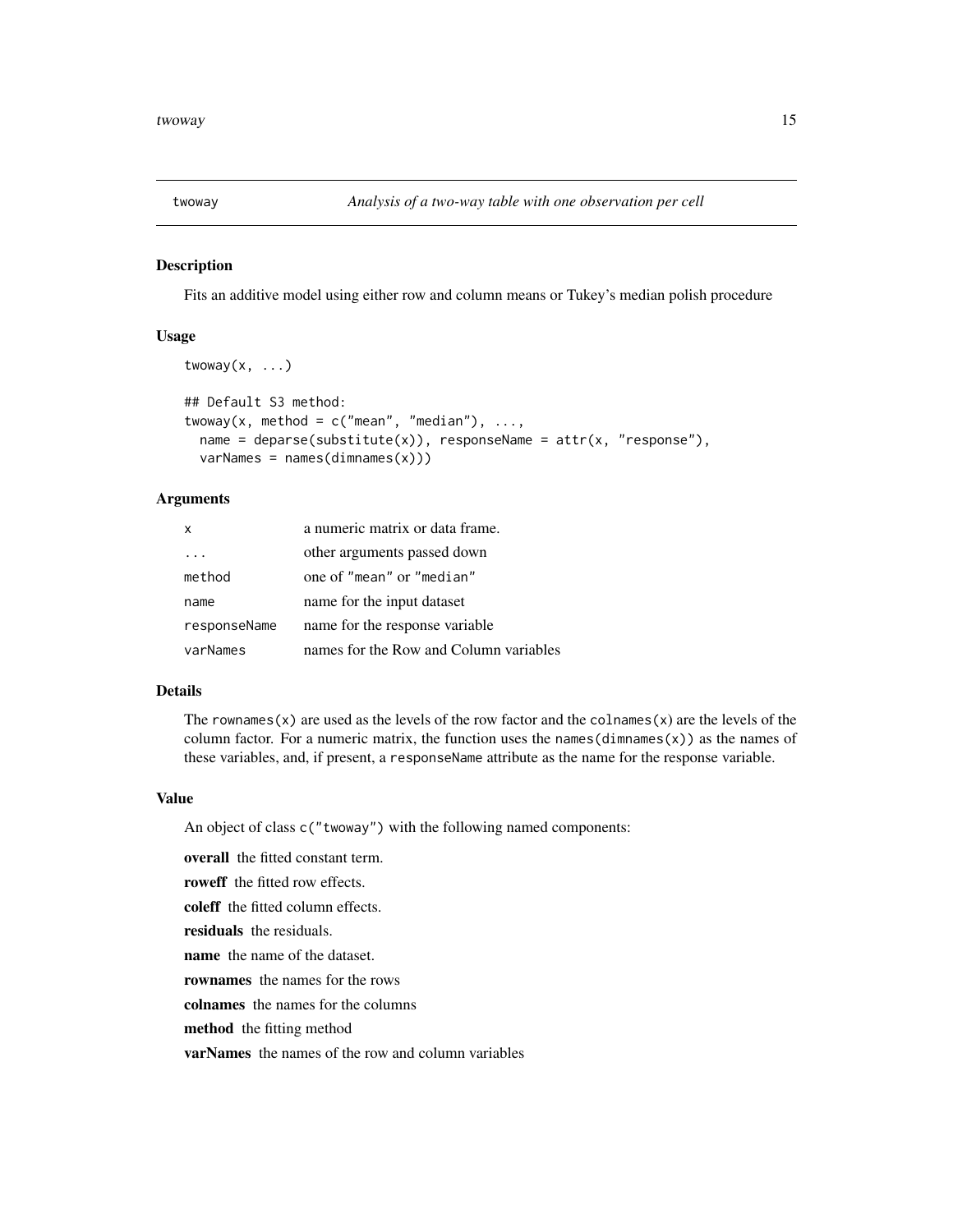responseName the name of the response variable compValue the comparison values, for the diagnostic plot slope the slope value, for the diagnostic plot power the suggested power transformation, 1-slope

An object of class "twoway", but supplemented by additional components used for labeling

#### Author(s)

Michael Friendly

# References

Tukey, J. W. (1977). *Exploratory Data Analysis*, Reading MA: Addison-Wesley. Friendly, M. (1991). *SAS System for Statistical Graphics* Cary, NC: SAS Institute

#### See Also

cod[etwoway.formula,](#page-15-1) cod[emedpolish](#page-0-0) [medianfit](#page-7-1), [meanfit](#page-7-2)

# Examples

data(taskRT) twoway(taskRT)

<span id="page-15-1"></span>twoway.formula *Formula method for twoway analysis using a dataset in long format*

# Description

The formula method reshapes the data set from long to wide format and calls the default method.

# Usage

```
## S3 method for class 'formula'
twoway(formula, data, subset, na.action, ...)
```

| formula   | A formula of the form response $\sim$ rowvar + colvar, where response is<br>numeric        |
|-----------|--------------------------------------------------------------------------------------------|
| data      | The name of the data set, containing a row vector, column factor and a numeric<br>response |
| subset    | An expression to subset the data (unused)                                                  |
| na.action | What to do with NAs? (unused)                                                              |
| $\cdot$   | other arguments, passed down                                                               |

<span id="page-15-0"></span>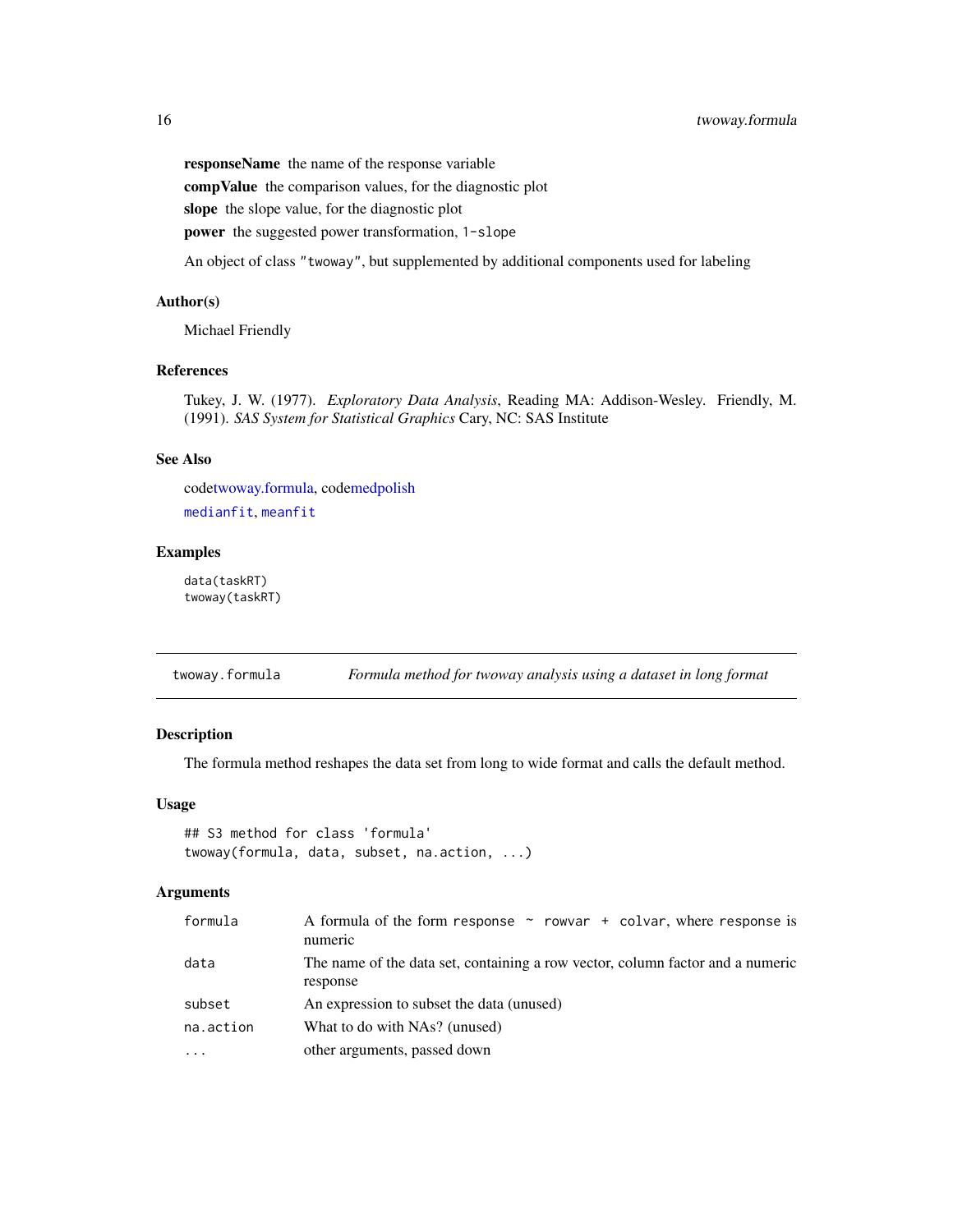# twoway.formula 17

# Author(s)

Michael Friendly and Richard Heiberger

#### References

the conversion of long to wide in a formula method was suggested on [https://stackoverflow.](https://stackoverflow.com/questions/50469320/how-to-write-a-formula-method-that-converts-long-to-wide) [com/questions/50469320/how-to-write-a-formula-method-that-converts-long-to-wide](https://stackoverflow.com/questions/50469320/how-to-write-a-formula-method-that-converts-long-to-wide)

```
longRT <- to_long(taskRT)
twoway(RT ~ Task + Topic, data=longRT)
```